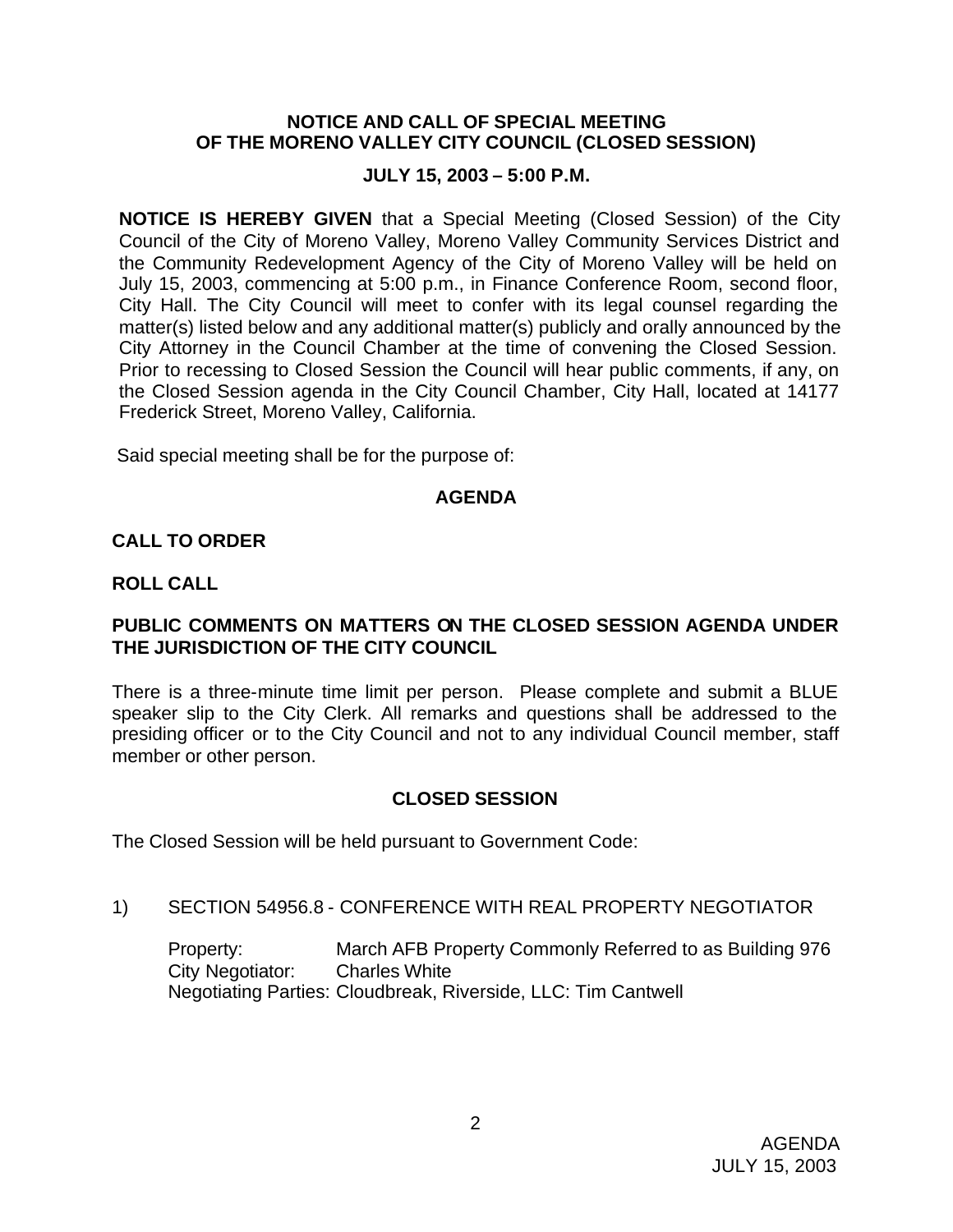- 2) SECTION 54956.9(b)(1) CONFERENCE WITH LEGAL COUNSEL SIGNIFICANT EXPOSURE TO LITIGATION Number of Cases: 3
- 3) SECTION 54956.9(c) CONFERENCE WITH LEGAL COUNSEL INITIATION OF LITIGATION Number of Cases: 3
- 4) SECTION 54957.6 LABOR NEGOTIATIONS
	- a) Agency Representative: Gene Rogers Employee Organization: MVCEA
	- b) Agency Representative: Gene Rogers Employee Organization: MVMA

# **REPORT OF ACTION FROM CLOSED SESSION BY CITY ATTORNEY, IF ANY**

## **ADJOURN TO SPECIAL MEETING**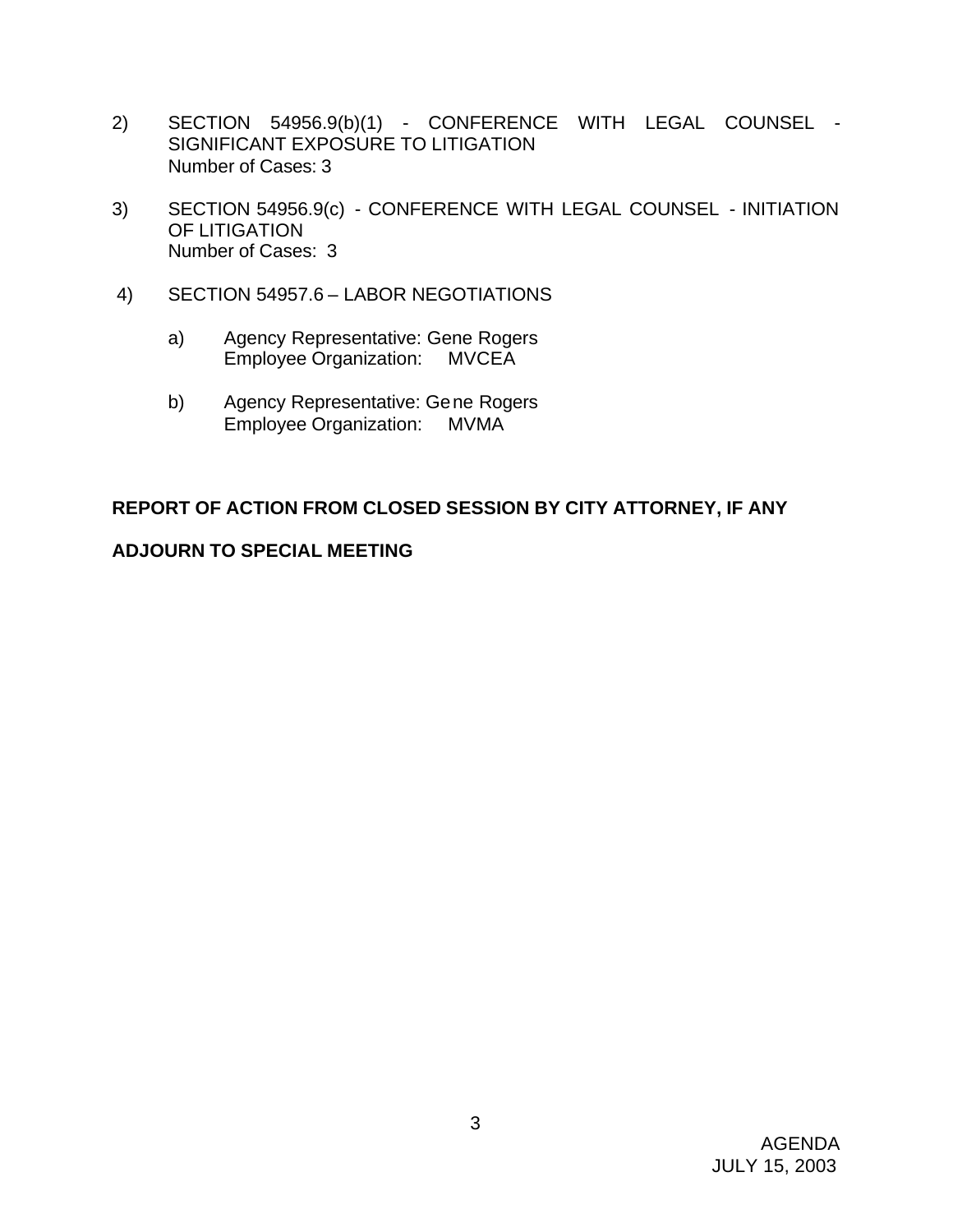## **NOTICE AND CALL OF SPECIAL MEETING (WILL NOT BE TELEVISED) CITY COUNCIL OF THE CITY OF MORENO VALLEY MORENO VALLEY COMMUNITY SERVICES DISTRICT COMMUNITY REDEVELOPMENT AGENCY OF THE CITY OF MORENO VALLEY**

## **JULY 15, 2003 – 6:00 P.M.**

(or as soon thereafter as the Special Meeting may be called to order following the Special Closed Session)

**NOTICE IS HEREBY GIVEN** that a special meeting of the City Council of the City of Moreno Valley, Moreno Valley Community Services District and the Community Redevelopment Agency of the City of Moreno Valley will be held on July 15, 2003, commencing at 6:00 p.m. (or as soon thereafter as the meeting may be called to order following the Special Closed Session) in the City Council Chamber, City Hall, located at 14177 Frederick Street, Moreno Valley, California.

Said special meeting shall be for the purpose of:

- **CALL TO ORDER**
- **ROLL CALL**
- **PUBLIC COMMENTS ON MATTERS EITHER ON THE SPECIAL MEETING AGENDA OR ANY SUBJECT NOT ON THE SPECIAL MEETING AGENDA UNDER THE JURISDICTION OF THE CITY COUNCIL**

There is a three-minute time limit per person. Please complete and submit a BLUE speaker slip to the Bailiff.

All remarks and questions shall be addressed to the presiding officer or to the City Council and not to any individual Council member, staff member or other person.

## **A. CONSENT CALENDAR** - **CITY COUNCIL**

A1. WARRANT REPORT – JUNE, 2003 (Report of: Director of Finance/City Treasurer) Recommendation: Adopt Resolution No. 2003-63, approving the Warrant Report, dated June, 2003 in the total amount of \$23,640,216.45.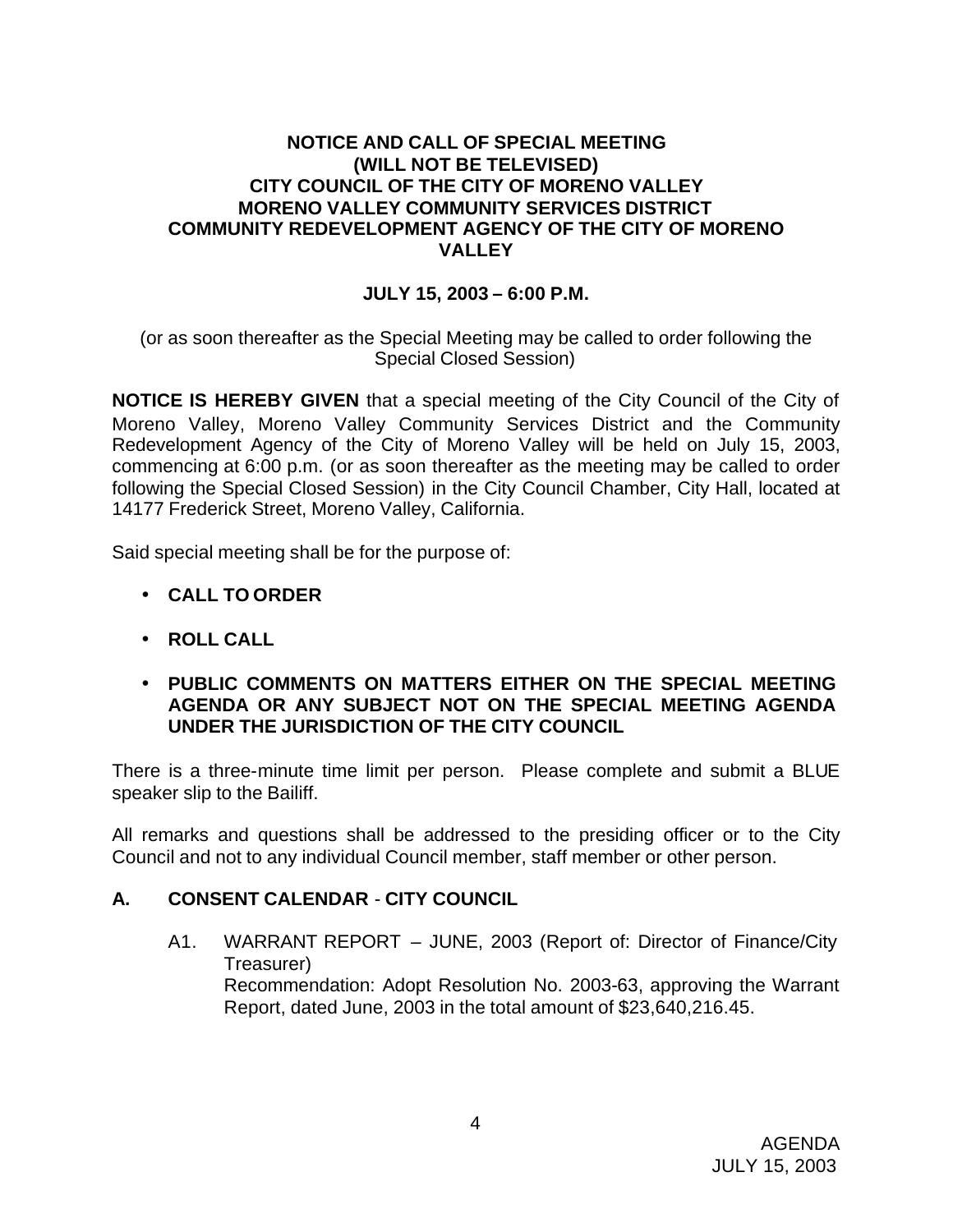## Resolution No. 2003-63

A Resolution of the City Council of the City of Moreno Valley, California, Approving the Warrant Report Dated June 30, 2003

- A2. AWARD OF ANNUAL COPIER AGREEMENT TO XEROX CORPORATION (Report of: Director of Finance/City Treasurer) Recommendation: Award the annual copier agreement to Xerox Corporation as being in the best interest of the City.
- A3. MORENO VALLEY EMPLOYEES ASSOCIATION MEMORANDUM OF UNDERSTANDING (Report of: City Manager) (Material not available at time of printing; to be provided under separate cover)
- A4. AUTHORIZATION TO CLOSE DAY STREET FROM COTTONWOOD AVENUE TO BAY AVENUE AND BAY AVENUE FROM NOLZE PLACE TO GRANT STREET FROM JULY 16, 2003 TO AUGUST 6, 2003 (Report of: Director of Public Works/City Engineer) Recommendation: Authorize the following road closures: Day Street from Cottonwood Avenue to Bay Avenue from July 16, 2003 to July 25, 2003 and Bay Avenue to Nolze Place to west of Grant Street from July 28, 2003 to August 8, 2003.

# **ADJOURN TO SPECIAL STUDY SESSION**